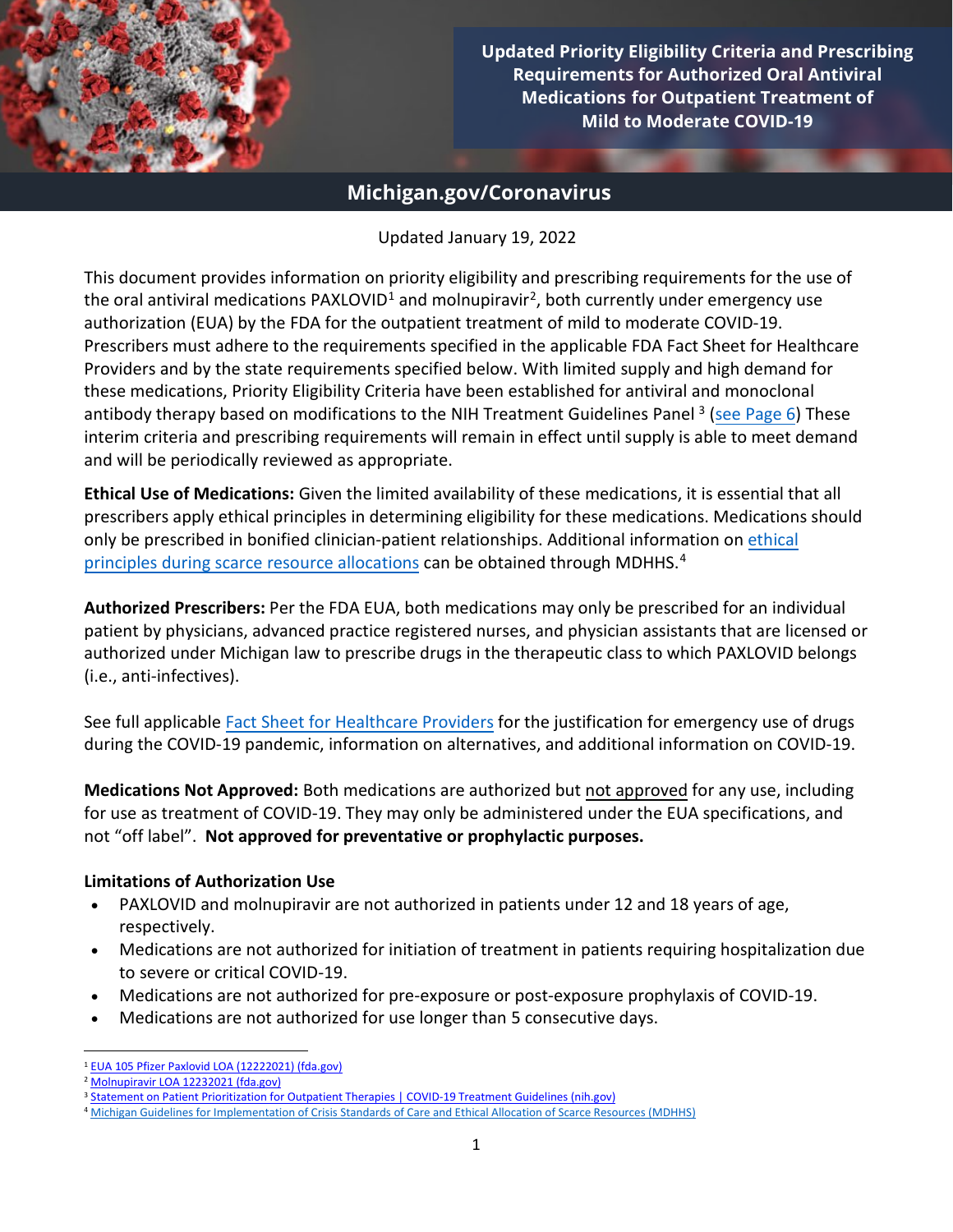# **Prescribing Requirements**

Because of the limited availability of these medications, certain requirements for prescribing are needed to assure that those at highest risk have access to these medications including:

- 1. Prior to prescribing, must communicate to the patient and/or caregiver information consistent with the applicable "FACT SHEET FOR PATIENTS, PARENTS, AND CAREGIVERS" and provide them with a copy (electronically is acceptable) of this prior to prescribing the medication.
- 2. Prescriber needs to determine closest dispensing pharmacy that has product. -For Meijer Pharmacies: <https://rx.meijer.com/covid19/therapeuticprogram> -For additional pharmacies see the complete list attached to the prescription template
- 3. Electronic prescriptions are preferred.
- 4. Telephone prescriptions will not be accepted.
- 5. Paper prescriptions (including faxed) may be used but must have required information, patient's phone number and qualifying criteria as described in page 6 below.
- 6. In addition to standard prescribing information, prescriptions must specify in the comments/ notes section:
	- a. The specific applicable Priority Eligibility Criteria validating the high-risk condition that qualifies for medication administration.
		- 1) e.g., "Eligibility: Immunocompromised secondary to taking rituximab"
		- 2) e.g., "Eligibility: not up to date on COVID vaccines<sup>1</sup> and age 76"
		- 3)  $e.g., "Eligibility: not up to date on COVID vaccines<sup>1</sup>, age 67, and severe COPD"$
	- b. The date of symptom onset (antiviral medication must be started within 5 days of symptom onset).
	- c. Prescriptions lacking this information will not be filled and may delay or prevent access to therapy.

#### **Antiviral Therapy Dispensing Sites**

- *Paxlovid* currently has limited availability through the following sites:
	- o Selected Federally Qualified Health Centers and Tribal Health Centers
	- o Selected [Meijer Pharmacies](https://rx.meijer.com/covid19/therapeuticprogram) throughout Michigan
	- o Selected retail pharmacies in areas not served by Meijer (based on supply)
- *Molnupiravir* currently has limited availability through the following sites:
	- o All Meijer Pharmacies (based on supply)
	- $\circ$  Selected retail pharmacies in areas not served by Meijer (based on supply)

#### **Monoclonal Antibody Therapy**

Treatment with mAb continues to be an important therapy for mild to moderate COVID infection and is preferred over treatment with molnupiravir whenever it can be readily accessed. Based on current evidence, mAb therapy is also a comparable alternative to Paxlovid for patients who do not have access to the oral medication, have contraindications to the medication (e.g., pregnancy), or are beyond 5 days (but within 10 days) of symptom onset. Treatment with mAb should be considered for patients who are in eligible lower risk tiers in the [Priority Eligibility Criteria.](#page-5-0) Prescribers should maintain awareness of locations administering mAb therapy to support timely referrals for their patients as appropriate. Additional information on mAb sites can be found on [www.michigan.gov/covidtherapy](http://www.michigan.gov/covidtherapy)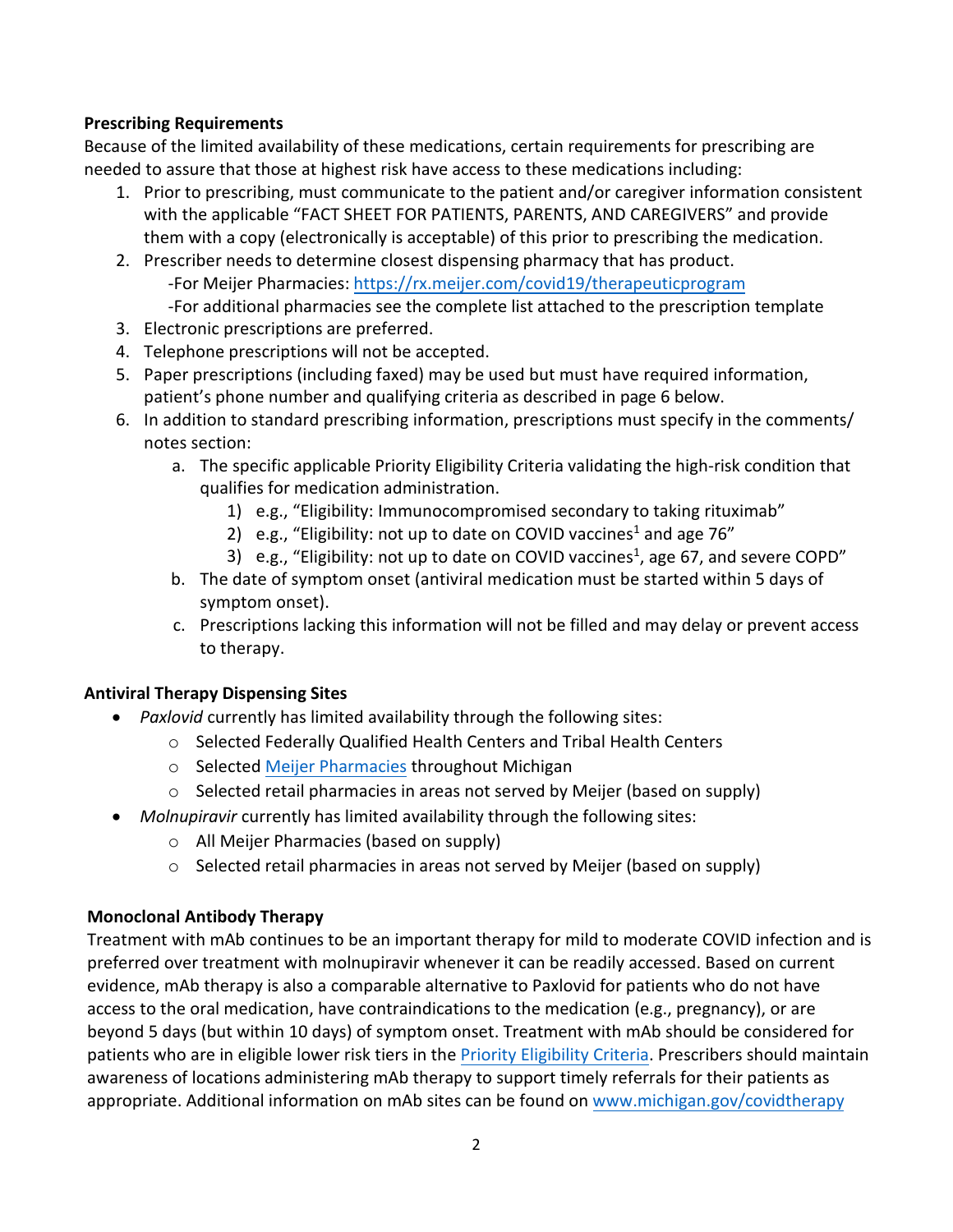# **Priority Eligibility Criteria and Prescribing for Paxlovid™**

Prescribers **must comply** with requirements of the US Food and Drug Administration's **[Factsheet for](https://www.fda.gov/media/155050/download)  [Healthcare Providers Emergency Use Authorization for Paxlovid™](https://www.fda.gov/media/155050/download)** and with the State of Michigan Priority Eligibility Criteria for this medication. Patients must have tested positive for SARS-CoV-2.

PAXLOVID is indicated for the treatment of mild-to-moderate coronavirus disease 2019 (COVID-19) in adults and pediatric patients (12 years of age and older weighing at least 40 kg), and

- with positive results of direct severe acute respiratory syndrome coronavirus 2 (SARS-CoV-2) viral testing, and
- who are at high risk for progression to severe COVID-19, including hospitalization or death, and
- **who meet the current [Priority Eligibility Criteria](#page-5-0) (see Page 6)**
- Immunocompromised patients who have received Evusheld for pre-exposure prophylaxis should not receive Paxlovid based on scarce resource allocation principles.

# **Dosing of PAXLOVID (see full Fact Sheet for Healthcare Providers)**

PAXLOVID is nirmatrelvir tablets co-packaged with ritonavir tablets. Nirmatrelvir must be coadministered with ritonavir.

- Initiate PAXLOVID treatment as soon as possible after diagnosis of COVID-19 and within 5 days of symptom onset.
- Administer orally with or without food.
- Dosage: 300 mg nirmatrelvir (two 150 mg tablets) with 100 mg ritonavir (one 100 mg tablet), with all three tablets taken together twice daily for 5 days.
- **Dose reduction for moderate renal impairment (eGFR ≥30 to <60 mL/min)**: 150 mg nirmatrelvir (one 150 mg tablet) with 100 mg ritonavir (one 100 mg tablet), with both tablets taken together twice daily for 5 days.
- PAXLOVID is not recommended in patients with severe renal impairment (eGFR <30 mL/min).
- PAXLOVID is not recommended in patients with severe hepatic impairment (Child-Pugh Class C).
- Alert the patient of the importance of completing the full 5-day treatment course and to continuing isolation in accordance with public health recommendations to maximize viral clearance and minimize transmission of SARS-CoV-2.

# **Dosage Forms of PAXLOVID**

- Tablets: nirmatrelvir 150 mg
- Tablets: ritonavir 100 mg

# **Warning and Precautions for PAXLOVID**

- The concomitant use of PAXLOVID and certain other drugs may result in potentially significant drug interactions. Consult the full prescribing information prior to and during treatment for potential drug interactions.
- Hepatotoxicity: Hepatic transaminase elevations, clinical hepatitis, and jaundice have occurred in patients receiving ritonavir.
- HIV-1 Drug Resistance: PAXLOVID use may lead to a risk of HIV-1 developing resistance to HIV protease inhibitors in individuals with uncontrolled or undiagnosed HIV-1 infection.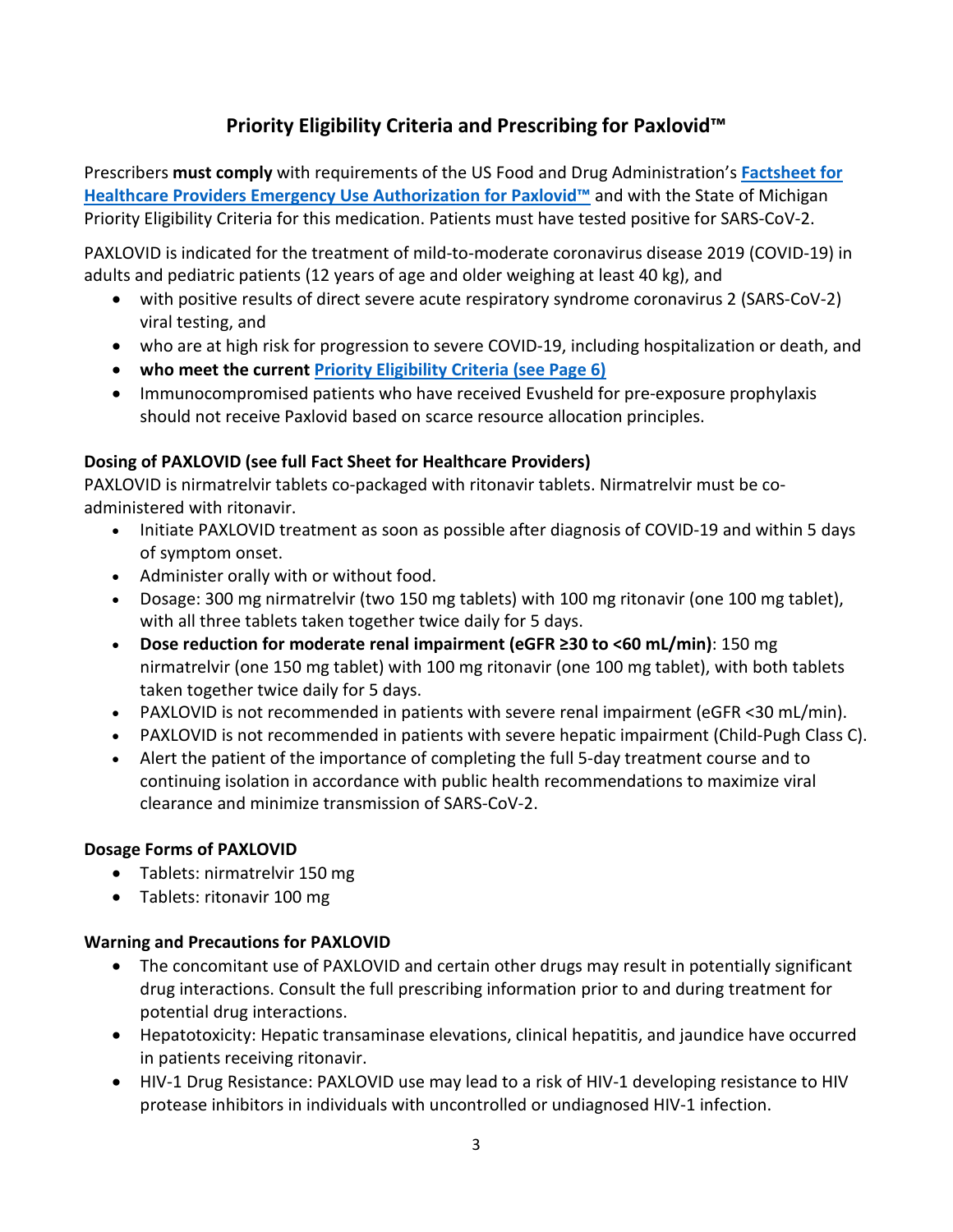# **Priority Eligibility Criteria and Prescribing for Paxlovid™** (continued)

#### **Contraindications for PAXLOVID**

- History of clinically significant hypersensitivity reactions to the active ingredients (nirmatrelvir or ritonavir) or any other components.
- Co-administration with drugs highly dependent on CYP3A for clearance and for which elevated concentrations are associated with serious and/or life-threatening reactions.
- Co-administration with potent CYP3A inducers where significantly reduced nirmatrelvir or ritonavir plasma concentrations may be associated with the potential for loss of virologic response and possible resistance.

#### **Warning and Precautions**

There is insufficient human data on Paxlovid in pregnancy. See the Fact Sheet for additional information. Paxlovid should be used with caution in pregnancy and only when mAb therapy is unavailable and after full discussion with patient of potential risks and benefits.

#### **Medication Interactions and Potential for Severe Adverse Events with PAXLOVID**

Co-administration of PAXLOVID can alter the plasma concentrations of other drugs and other drugs may alter the plasma concentrations of PAXLOVID. Consider the potential for drug interactions prior to and during PAXLOVID therapy and review concomitant medications during PAXLOVID therapy.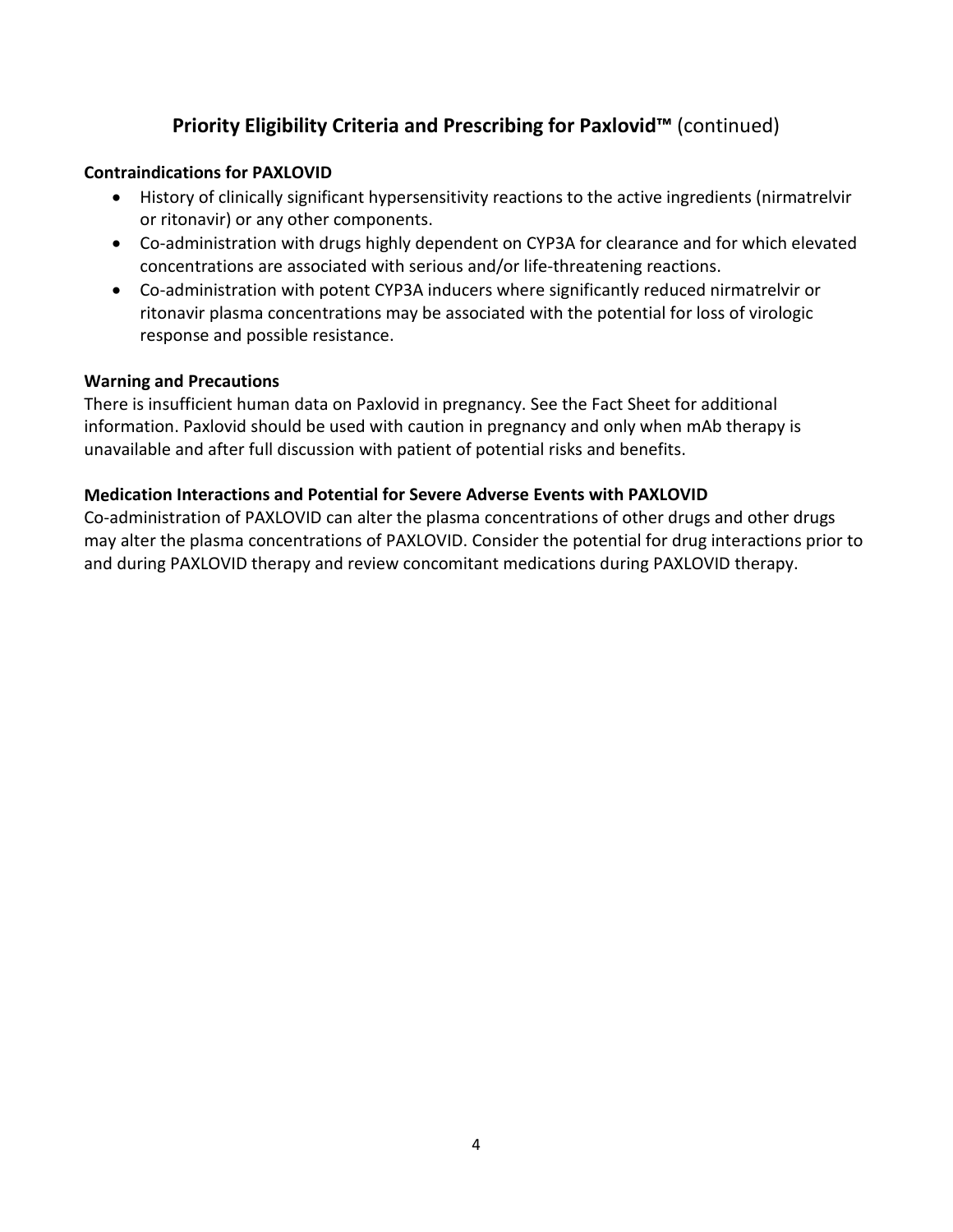# **Priority Eligibility Criteria and Prescribing for Molnupiravir**

Prescribers **must comply** with requirements of the US Food and Drug Administration's **[Fact Sheet for](https://www.fda.gov/media/155054/download)  [Healthcare Providers: Emergency Use Authorization for Molnupiravir](https://www.fda.gov/media/155054/download)** and with the State of Michigan Priority Eligibility Criteria for this medication. Patients must have tested positive for SARS-CoV-2.

Molnupiravir is indicated for the treatment of mild-to-moderate coronavirus disease 2019 (COVID-19) in adults (18 years of age), and

- with positive results of direct severe acute respiratory syndrome coronavirus 2 (SARS-CoV-2) viral testing, and
- who are at high risk for progression to severe COVID-19, including hospitalization or death, and
- for whom alternative COVID-19 treatment options authorized by FDA are not accessible or clinically appropriate, and
- **who meet the current [Priority Eligibility Criteria \(see Page 6\)](#page-5-0)**

# **Dosing and Administration of Molnupiravir (see full Fact Sheet for Healthcare Providers)**

- 800 mg (four 200 mg capsules) taken orally every 12 hours for 5 days, with or without food.
- Take molnupiravir as soon as possible after a diagnosis of COVID19 has been made, and within 5 days of symptom onset.
- Completion of the full 5-day treatment course and continued isolation in accordance with public health recommendations are important to maximize viral clearance and minimize transmission of SARS-CoV-2.
- Molnupiravir is not authorized for use for longer than 5 consecutive days because the safety and efficacy have not been established.

# **Dosage Forms of Molnupiravir**

• Capsules: 200 mg

# **Warning and Precautions for Molnupiravir**

- Use in Pregnancy /Embryo-Fetal Toxicity: **Molnupiravir is not recommended for use during pregnancy.**
- Bone and Cartilage Toxicity: Molnupiravir is not authorized for use in patients less than 18 years of age because it may affect bone and cartilage growth.

# **Contraindications for Molnupiravir**

- No contraindications have been identified based on the limited available data on the emergency use of molnupiravir authorized under this EUA.
- **Not to be used in pregnancy**

# **Medication Interactions with Molnupiravir**

No drug interactions have been identified based on the limited available data on the emergency use of molnupiravir authorized under this EUA.